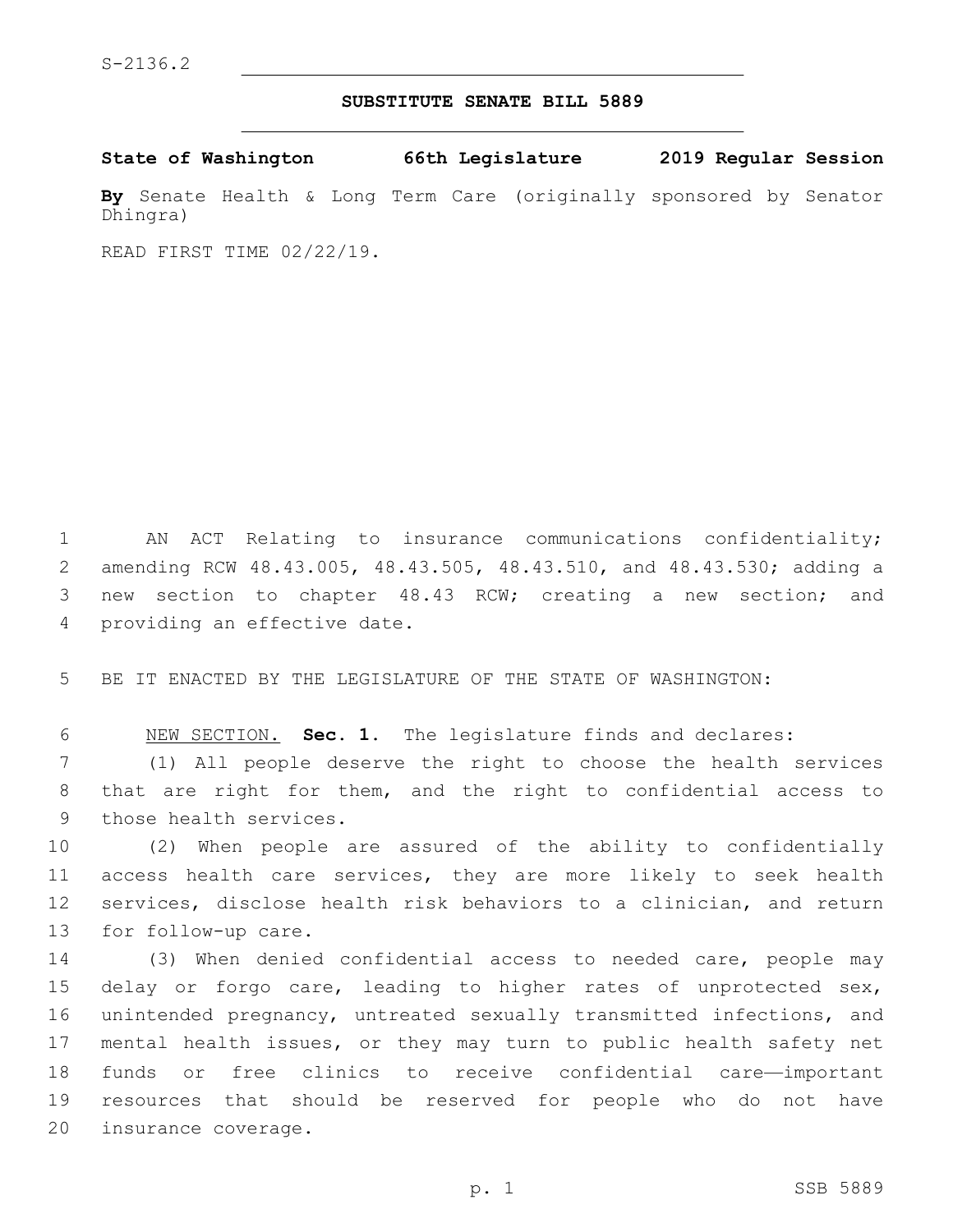**Sec. 2.** RCW 48.43.005 and 2016 c 65 s 2 are each amended to read 2 as follows:

 Unless otherwise specifically provided, the definitions in this 4 section apply throughout this chapter.

 (1) "Adjusted community rate" means the rating method used to establish the premium for health plans adjusted to reflect actuarially demonstrated differences in utilization or cost attributable to geographic region, age, family size, and use of 9 wellness activities.

 (2) "Adverse benefit determination" means a denial, reduction, or termination of, or a failure to provide or make payment, in whole or in part, for a benefit, including a denial, reduction, termination, or failure to provide or make payment that is based on a determination of an enrollee's or applicant's eligibility to 15 participate in a plan, and including, with respect to group health plans, a denial, reduction, or termination of, or a failure to provide or make payment, in whole or in part, for a benefit resulting from the application of any utilization review, as well as a failure to cover an item or service for which benefits are otherwise provided because it is determined to be experimental or investigational or not 21 medically necessary or appropriate.

 (3) "Applicant" means a person who applies for enrollment in an individual health plan as the subscriber or an enrollee, or the 24 dependent or spouse of a subscriber or enrollee.

 (4) "Basic health plan" means the plan described under chapter 26 70.47 RCW, as revised from time to time.

 (5) "Basic health plan model plan" means a health plan as 28 required in RCW 70.47.060(2)(e).

 (6) "Basic health plan services" means that schedule of covered health services, including the description of how those benefits are to be administered, that are required to be delivered to an enrollee under the basic health plan, as revised from time to time.

 (7) "Board" means the governing board of the Washington health benefit exchange established in chapter 43.71 RCW.

 (8)(a) For grandfathered health benefit plans issued before January 1, 2014, and renewed thereafter, "catastrophic health plan" means:37

 (i) In the case of a contract, agreement, or policy covering a single enrollee, a health benefit plan requiring a calendar year deductible of, at a minimum, one thousand seven hundred fifty dollars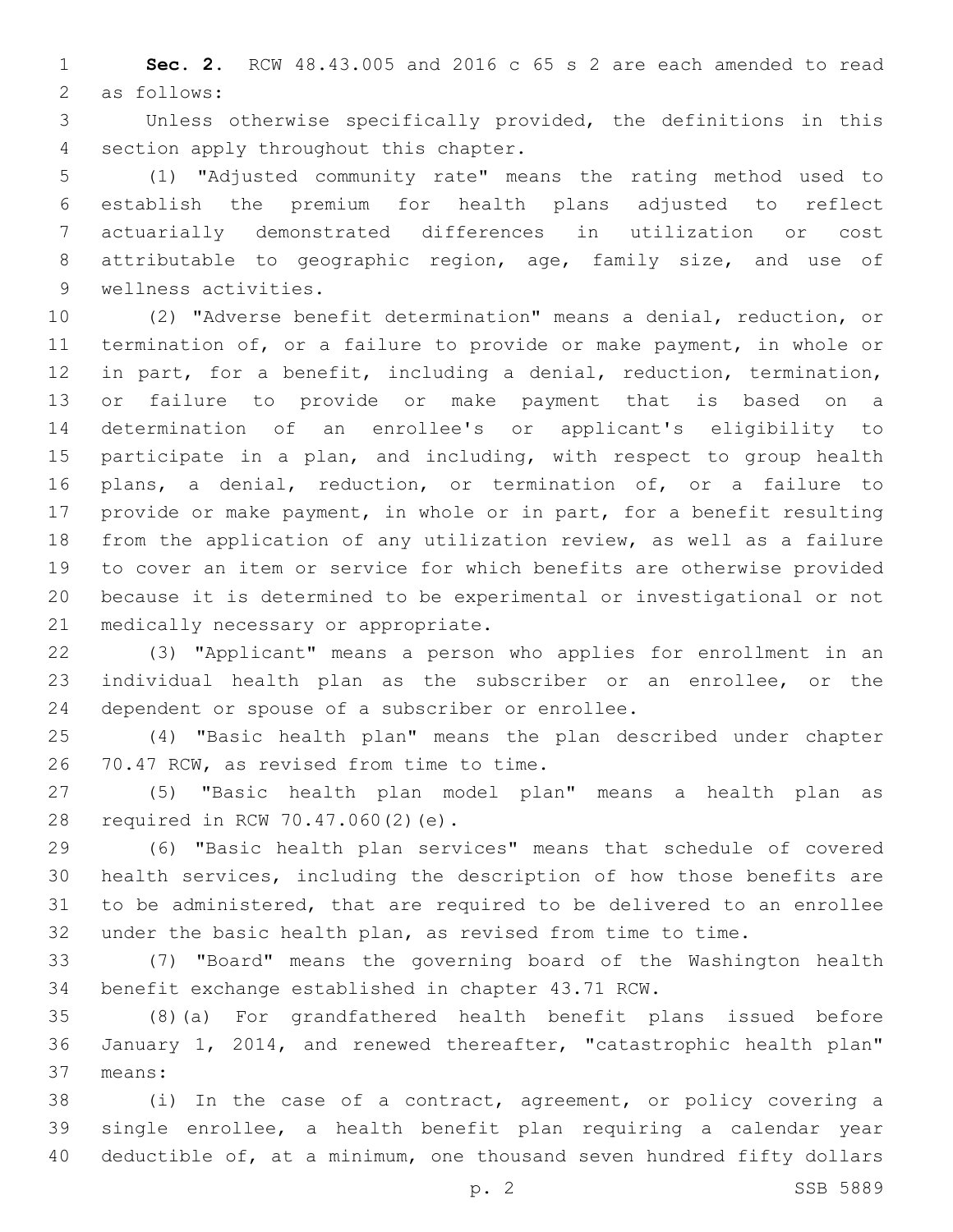and an annual out-of-pocket expense required to be paid under the plan (other than for premiums) for covered benefits of at least three thousand five hundred dollars, both amounts to be adjusted annually 4 by the insurance commissioner; and

 (ii) In the case of a contract, agreement, or policy covering more than one enrollee, a health benefit plan requiring a calendar year deductible of, at a minimum, three thousand five hundred dollars and an annual out-of-pocket expense required to be paid under the plan (other than for premiums) for covered benefits of at least six thousand dollars, both amounts to be adjusted annually by the 11 insurance commissioner.

 (b) In July 2008, and in each July thereafter, the insurance commissioner shall adjust the minimum deductible and out-of-pocket expense required for a plan to qualify as a catastrophic plan to reflect the percentage change in the consumer price index for medical care for a preceding twelve months, as determined by the United States department of labor. For a plan year beginning in 2014, the out-of-pocket limits must be adjusted as specified in section 1302(c)(1) of P.L. 111-148 of 2010, as amended. The adjusted amount 20 shall apply on the following January 1st.

 (c) For health benefit plans issued on or after January 1, 2014, 22 "catastrophic health plan" means:

 (i) A health benefit plan that meets the definition of catastrophic plan set forth in section 1302(e) of P.L. 111-148 of  $2010$ , as amended; or

 (ii) A health benefit plan offered outside the exchange marketplace that requires a calendar year deductible or out-of-pocket expenses under the plan, other than for premiums, for covered benefits, that meets or exceeds the commissioner's annual adjustment 30 under (b) of this subsection.

 (9) "Certification" means a determination by a review organization that an admission, extension of stay, or other health care service or procedure has been reviewed and, based on the information provided, meets the clinical requirements for medical necessity, appropriateness, level of care, or effectiveness under the 36 auspices of the applicable health benefit plan.

 (10) "Concurrent review" means utilization review conducted during a patient's hospital stay or course of treatment.

 (11) "Covered person" or "enrollee" means a person covered by a health plan including an enrollee, subscriber, policyholder,

p. 3 SSB 5889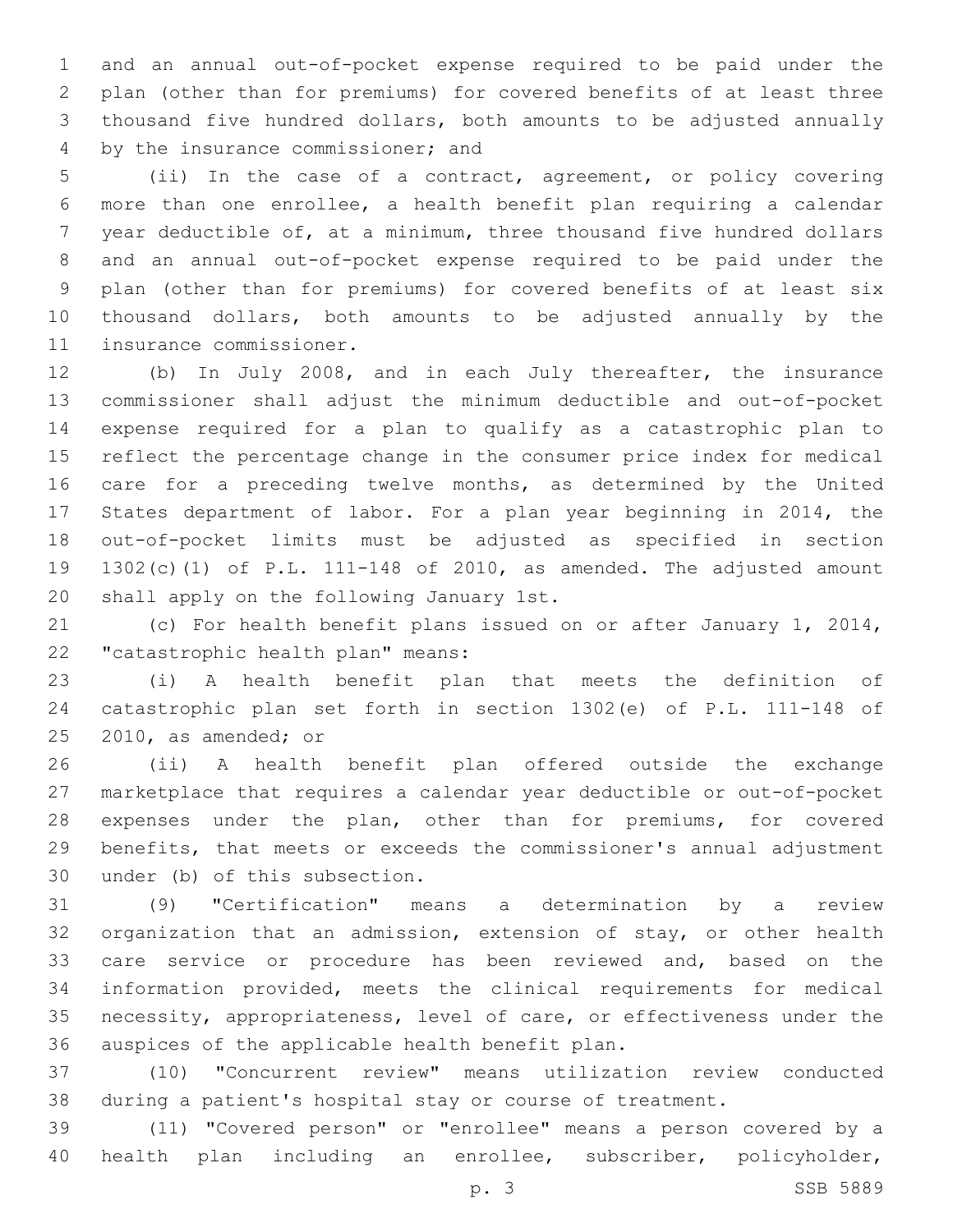beneficiary of a group plan, or individual covered by any other 2 health plan.

 (12) "Dependent" means, at a minimum, the enrollee's legal spouse and dependent children who qualify for coverage under the enrollee's 5 health benefit plan.

 (13) "Emergency medical condition" means a medical condition manifesting itself by acute symptoms of sufficient severity, including severe pain, such that a prudent layperson, who possesses an average knowledge of health and medicine, could reasonably expect the absence of immediate medical attention to result in a condition (a) placing the health of the individual, or with respect to a pregnant woman, the health of the woman or her unborn child, in serious jeopardy, (b) serious impairment to bodily functions, or (c) 14 serious dysfunction of any bodily organ or part.

 (14) "Emergency services" means a medical screening examination, as required under section 1867 of the social security act (42 U.S.C. 1395dd), that is within the capability of the emergency department of a hospital, including ancillary services routinely available to the emergency department to evaluate that emergency medical condition, and further medical examination and treatment, to the extent they are within the capabilities of the staff and facilities available at the hospital, as are required under section 1867 of the social security act (42 U.S.C. 1395dd) to stabilize the patient. Stabilize, with respect to an emergency medical condition, has the meaning given in section 1867(e)(3) of the social security act (42 U.S.C. 1395dd(e)(3)).

 (15) "Employee" has the same meaning given to the term, as of January 1, 2008, under section 3(6) of the federal employee 29 retirement income security act of 1974.

 (16) "Enrollee point-of-service cost-sharing" means amounts paid to health carriers directly providing services, health care providers, or health care facilities by enrollees and may include 33 copayments, coinsurance, or deductibles.

 (17) "Exchange" means the Washington health benefit exchange 35 established under chapter 43.71 RCW.

 (18) "Final external review decision" means a determination by an independent review organization at the conclusion of an external 38 review.

 (19) "Final internal adverse benefit determination" means an adverse benefit determination that has been upheld by a health plan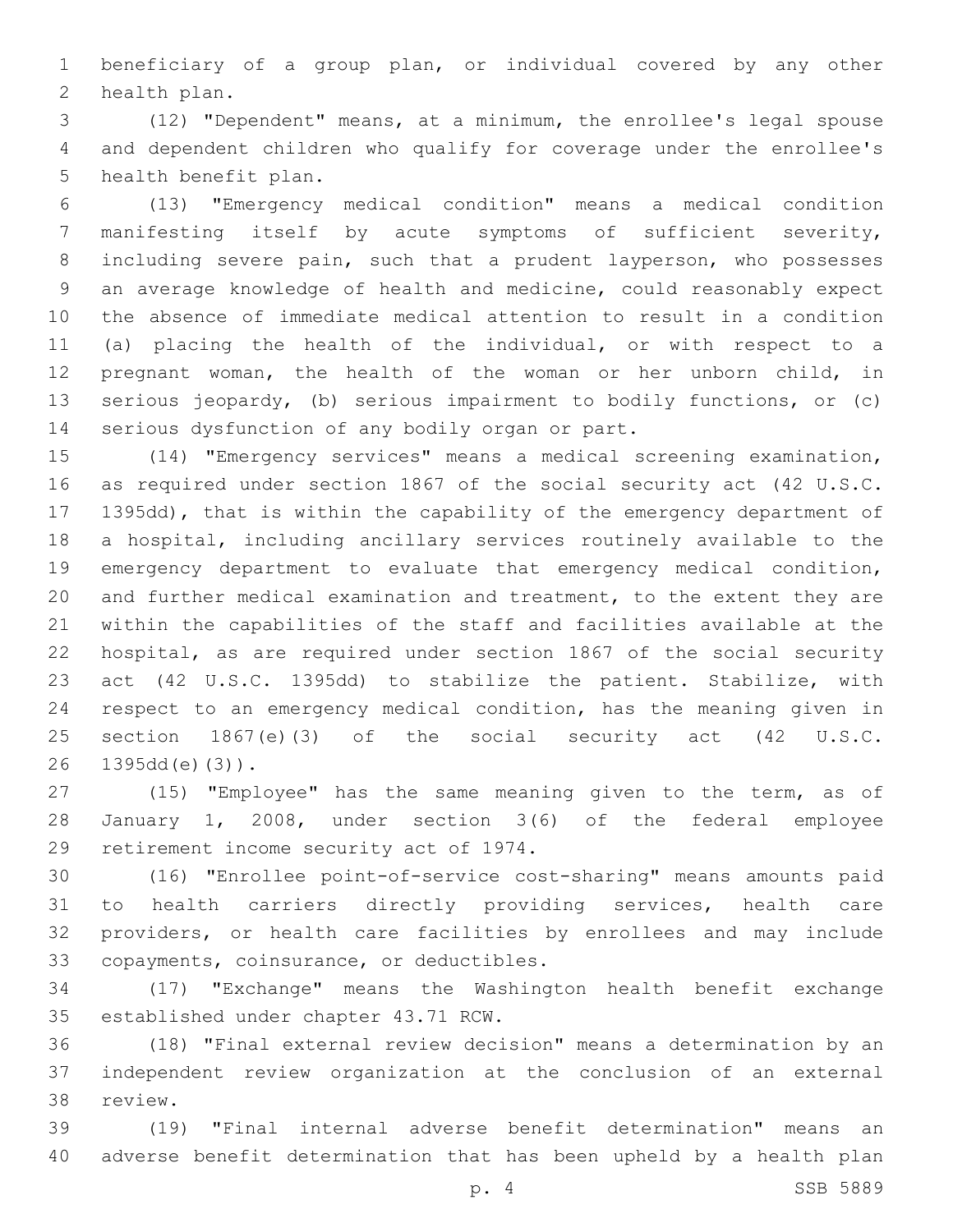or carrier at the completion of the internal appeals process, or an adverse benefit determination with respect to which the internal appeals process has been exhausted under the exhaustion rules described in RCW 48.43.530 and 48.43.535.4

 (20) "Grandfathered health plan" means a group health plan or an individual health plan that under section 1251 of the patient protection and affordable care act, P.L. 111-148 (2010) and as amended by the health care and education reconciliation act, P.L. 111-152 (2010) is not subject to subtitles A or C of the act as 10 amended.

 (21) "Grievance" means a written complaint submitted by or on behalf of a covered person regarding service delivery issues other than denial of payment for medical services or nonprovision of medical services, including dissatisfaction with medical care, waiting time for medical services, provider or staff attitude or demeanor, or dissatisfaction with service provided by the health 17 carrier.

 (22) "Health care facility" or "facility" means hospices licensed under chapter 70.127 RCW, hospitals licensed under chapter 70.41 RCW, rural health care facilities as defined in RCW 70.175.020, psychiatric hospitals licensed under chapter 71.12 RCW, nursing homes licensed under chapter 18.51 RCW, community mental health centers licensed under chapter 71.05 or 71.24 RCW, kidney disease treatment centers licensed under chapter 70.41 RCW, ambulatory diagnostic, treatment, or surgical facilities licensed under chapter 70.41 RCW, drug and alcohol treatment facilities licensed under chapter 70.96A RCW, and home health agencies licensed under chapter 70.127 RCW, and includes such facilities if owned and operated by a political subdivision or instrumentality of the state and such other facilities as required by federal law and implementing regulations.

(23) "Health care provider" or "provider" means:

 (a) A person regulated under Title 18 or chapter 70.127 RCW, to practice health or health-related services or otherwise practicing health care services in this state consistent with state law; or

 (b) An employee or agent of a person described in (a) of this subsection, acting in the course and scope of his or her employment.

 (24) "Health care service" means that service offered or provided by health care facilities and health care providers relating to the prevention, cure, or treatment of illness, injury, or disease.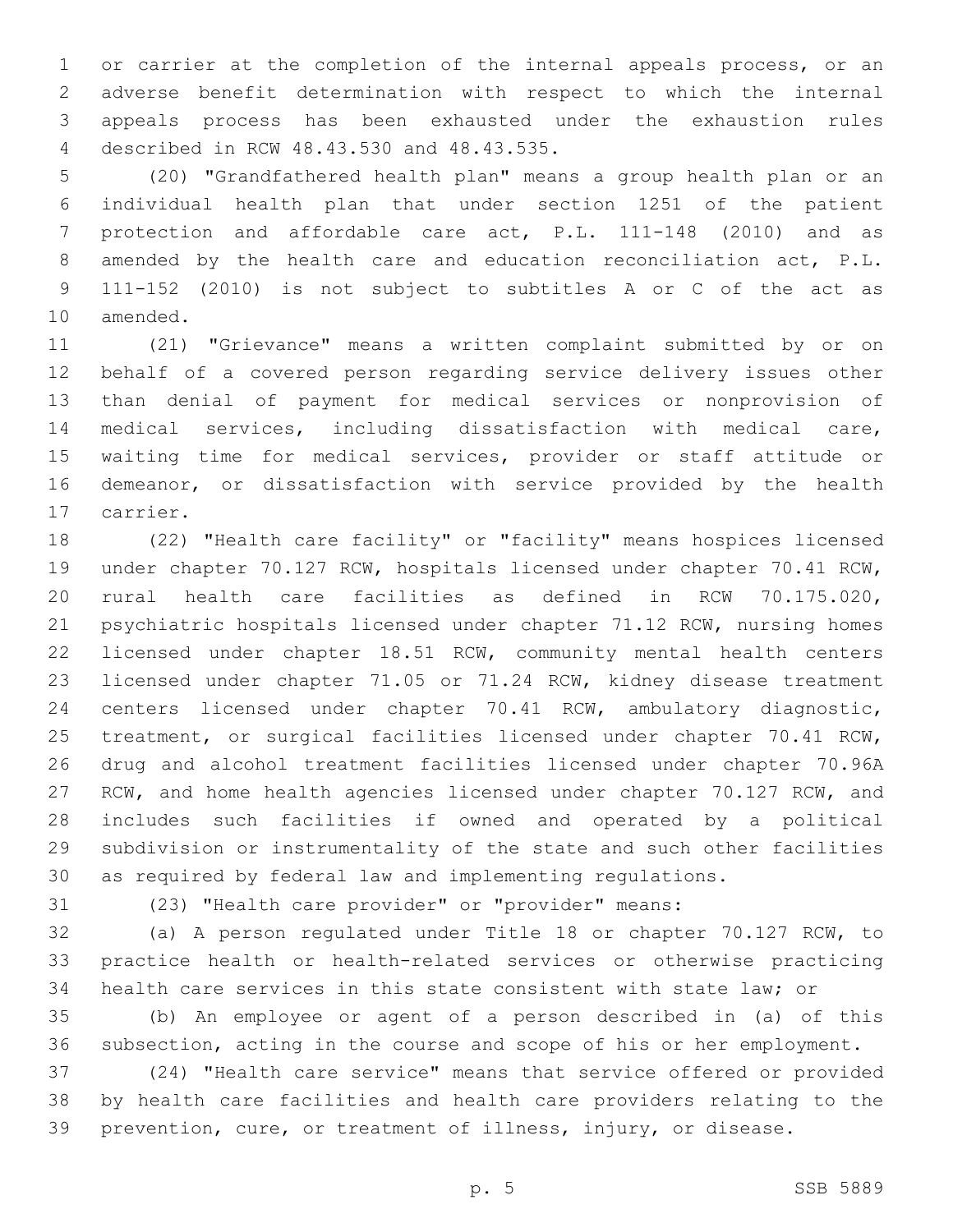(25) "Health carrier" or "carrier" means a disability insurer regulated under chapter 48.20 or 48.21 RCW, a health care service contractor as defined in RCW 48.44.010, or a health maintenance organization as defined in RCW 48.46.020, and includes "issuers" as that term is used in the patient protection and affordable care act (P.L. 111-148).6

 (26) "Health plan" or "health benefit plan" means any policy, contract, or agreement offered by a health carrier to provide, arrange, reimburse, or pay for health care services except the 10 following:

 (a) Long-term care insurance governed by chapter 48.84 or 48.83 12 RCW;

 (b) Medicare supplemental health insurance governed by chapter 14 48.66 RCW;

 (c) Coverage supplemental to the coverage provided under chapter 16 55, Title 10, United States Code;

 (d) Limited health care services offered by limited health care service contractors in accordance with RCW 48.44.035;

19 (e) Disability income;

 (f) Coverage incidental to a property/casualty liability insurance policy such as automobile personal injury protection 22 coverage and homeowner quest medical;

23 (g) Workers' compensation coverage;

24 (h) Accident only coverage;

 (i) Specified disease or illness-triggered fixed payment insurance, hospital confinement fixed payment insurance, or other fixed payment insurance offered as an independent, noncoordinated 28 benefit;

(j) Employer-sponsored self-funded health plans;

30 (k) Dental only and vision only coverage;

 (l) Plans deemed by the insurance commissioner to have a short- term limited purpose or duration, or to be a student-only plan that is guaranteed renewable while the covered person is enrolled as a regular full-time undergraduate or graduate student at an accredited higher education institution, after a written request for such classification by the carrier and subsequent written approval by the 37 insurance commissioner; and

 (m) Civilian health and medical program for the veterans affairs 39 administration (CHAMPVA).

p. 6 SSB 5889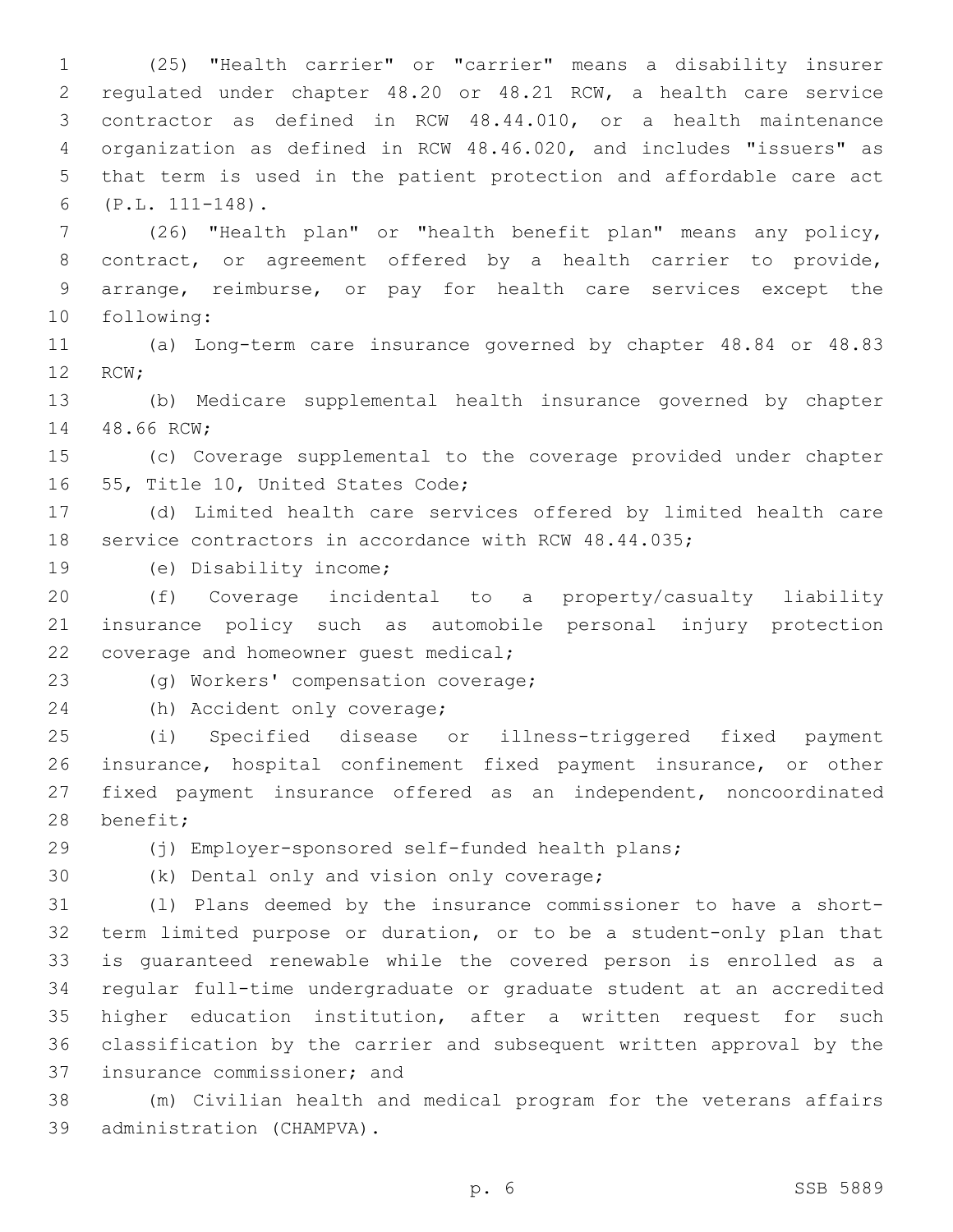(27) "Individual market" means the market for health insurance coverage offered to individuals other than in connection with a group 3 health plan.

 (28) "Material modification" means a change in the actuarial value of the health plan as modified of more than five percent but 6 less than fifteen percent.

 (29) "Open enrollment" means a period of time as defined in rule to be held at the same time each year, during which applicants may enroll in a carrier's individual health benefit plan without being subject to health screening or otherwise required to provide evidence 11 of insurability as a condition for enrollment.

 (30) "Preexisting condition" means any medical condition, illness, or injury that existed any time prior to the effective date 14 of coverage.

 (31) "Premium" means all sums charged, received, or deposited by a health carrier as consideration for a health plan or the continuance of a health plan. Any assessment or any "membership," "policy," "contract," "service," or similar fee or charge made by a health carrier in consideration for a health plan is deemed part of the premium. "Premium" shall not include amounts paid as enrollee 21 point-of-service cost-sharing.

 (32) "Review organization" means a disability insurer regulated under chapter 48.20 or 48.21 RCW, health care service contractor as defined in RCW 48.44.010, or health maintenance organization as defined in RCW 48.46.020, and entities affiliated with, under contract with, or acting on behalf of a health carrier to perform a utilization review.27

 (33) "Small employer" or "small group" means any person, firm, corporation, partnership, association, political subdivision, sole proprietor, or self-employed individual that is actively engaged in business that employed an average of at least one but no more than fifty employees, during the previous calendar year and employed at least one employee on the first day of the plan year, is not formed primarily for purposes of buying health insurance, and in which a bona fide employer-employee relationship exists. In determining the number of employees, companies that are affiliated companies, or that are eligible to file a combined tax return for purposes of taxation by this state, shall be considered an employer. Subsequent to the issuance of a health plan to a small employer and for the purpose of determining eligibility, the size of a small employer shall be

p. 7 SSB 5889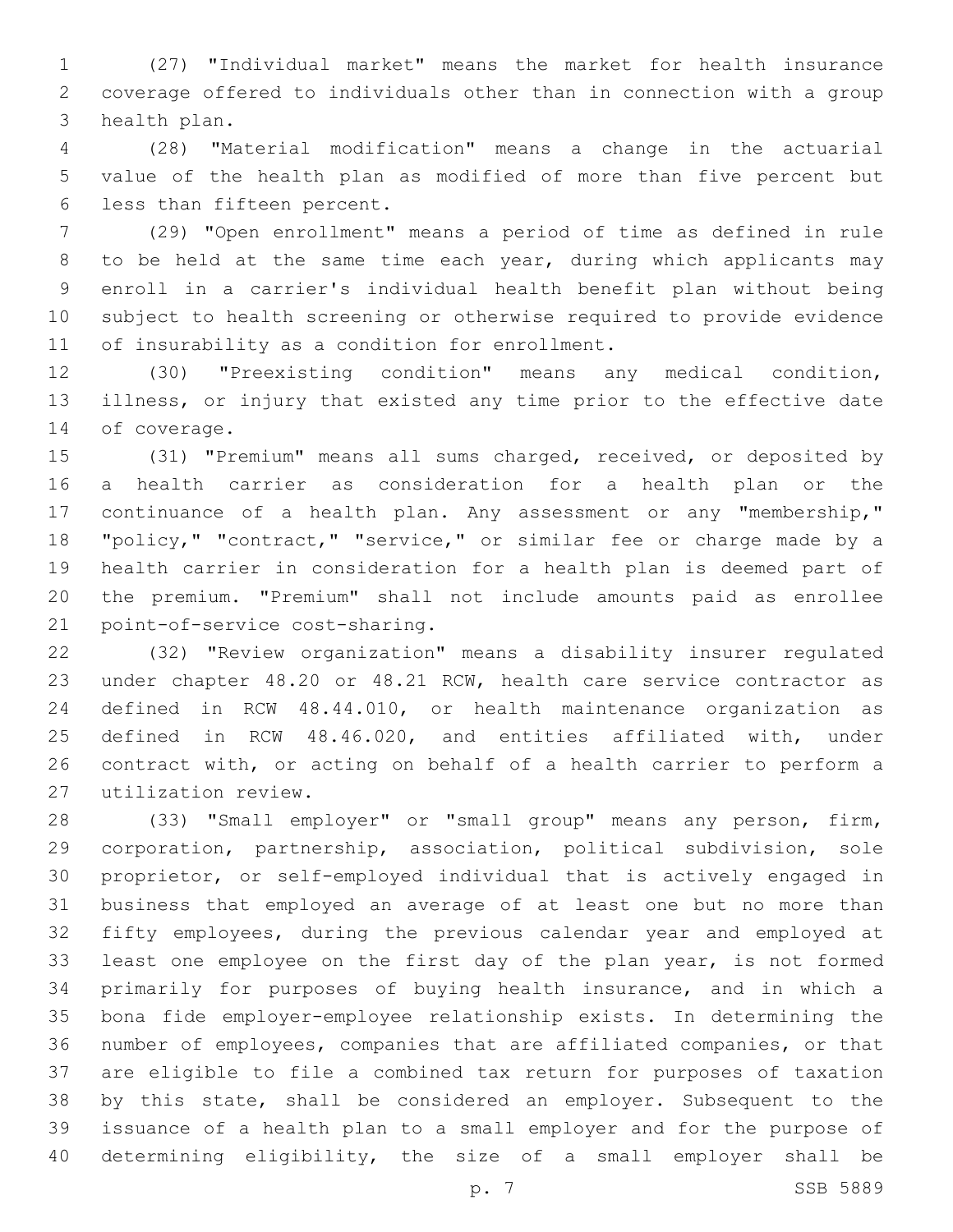determined annually. Except as otherwise specifically provided, a small employer shall continue to be considered a small employer until the plan anniversary following the date the small employer no longer meets the requirements of this definition. A self-employed individual or sole proprietor who is covered as a group of one must also: (a) Have been employed by the same small employer or small group for at least twelve months prior to application for small group coverage, and (b) verify that he or she derived at least seventy-five percent of his or her income from a trade or business through which the individual or sole proprietor has attempted to earn taxable income and for which he or she has filed the appropriate internal revenue service form 1040, schedule C or F, for the previous taxable year, except a self-employed individual or sole proprietor in an agricultural trade or business, must have derived at least fifty-one percent of his or her income from the trade or business through which the individual or sole proprietor has attempted to earn taxable income and for which he or she has filed the appropriate internal revenue service form 1040, for the previous taxable year.

 (34) "Special enrollment" means a defined period of time of not less than thirty-one days, triggered by a specific qualifying event experienced by the applicant, during which applicants may enroll in the carrier's individual health benefit plan without being subject to health screening or otherwise required to provide evidence of 24 insurability as a condition for enrollment.

 (35) "Standard health questionnaire" means the standard health 26 questionnaire designated under chapter 48.41 RCW.

 (36) "Utilization review" means the prospective, concurrent, or retrospective assessment of the necessity and appropriateness of the allocation of health care resources and services of a provider or facility, given or proposed to be given to an enrollee or group of 31 enrollees.

 (37) "Wellness activity" means an explicit program of an activity consistent with department of health guidelines, such as, smoking cessation, injury and accident prevention, reduction of alcohol misuse, appropriate weight reduction, exercise, automobile and motorcycle safety, blood cholesterol reduction, and nutrition education for the purpose of improving enrollee health status and 38 reducing health service costs.

(38)(a) "Protected individual" means: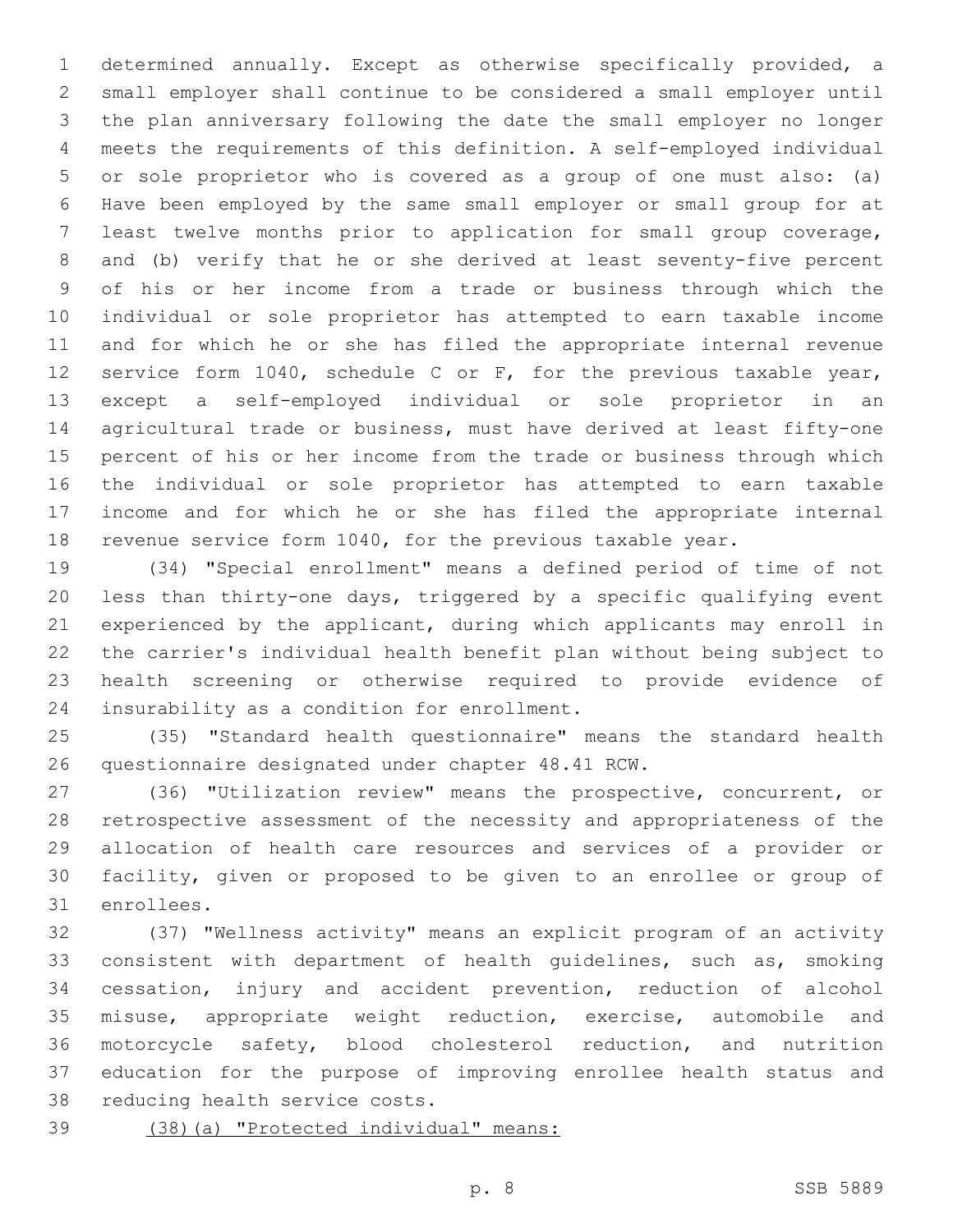(i) An adult covered as a dependent on the enrollee's health benefit plan, including an individual enrolled on the health benefit plan of the individual's registered domestic partner; or

 (ii) A minor who may obtain health care without the consent of a parent or legal guardian, pursuant to state or federal law.

 (b) "Protected individual" does not include an individual deemed not competent to provide informed consent for care under RCW 11.88.010(1)(e).

 (39) "Sensitive health care services" means health services 10 related to reproductive health, sexually transmitted diseases, substance use disorder, gender dysphoria, gender affirming care, domestic violence, and mental health.

 **Sec. 3.** RCW 48.43.505 and 2000 c 5 s 5 are each amended to read as follows:14

 (1) Health carriers and insurers shall adopt policies and procedures that conform administrative, business, and operational practices to protect an enrollee's and protected individual's right to privacy or right to confidential health care services granted 19 under state or federal laws.

 (2) A health carrier may not require protected individuals to obtain the policyholder, primary subscriber, or other covered person's authorization to receive health care services or to submit a 23 claim if the protected individual has the right to consent to care.

 (3) A health carrier must recognize the right of a protected individual or enrollee to exclusively exercise rights granted under this section regarding health information related to care that the enrollee or protected individual has received.

 (4) A health carrier or insurer must direct all communication 29 regarding a protected individual's receipt of sensitive health care services directly to the protected individual receiving care, or to a physical or email address or telephone number specified by the protected individual. A carrier or insurer may not disclose nonpublic personal health information concerning sensitive health care services provided to a protected individual to any person, including the 35 policyholder, the primary subscriber, or any plan enrollees other than the protected individual receiving care, without the express written consent or verbal authorization on a recorded telephone line of the protected individual receiving care. Communications subject to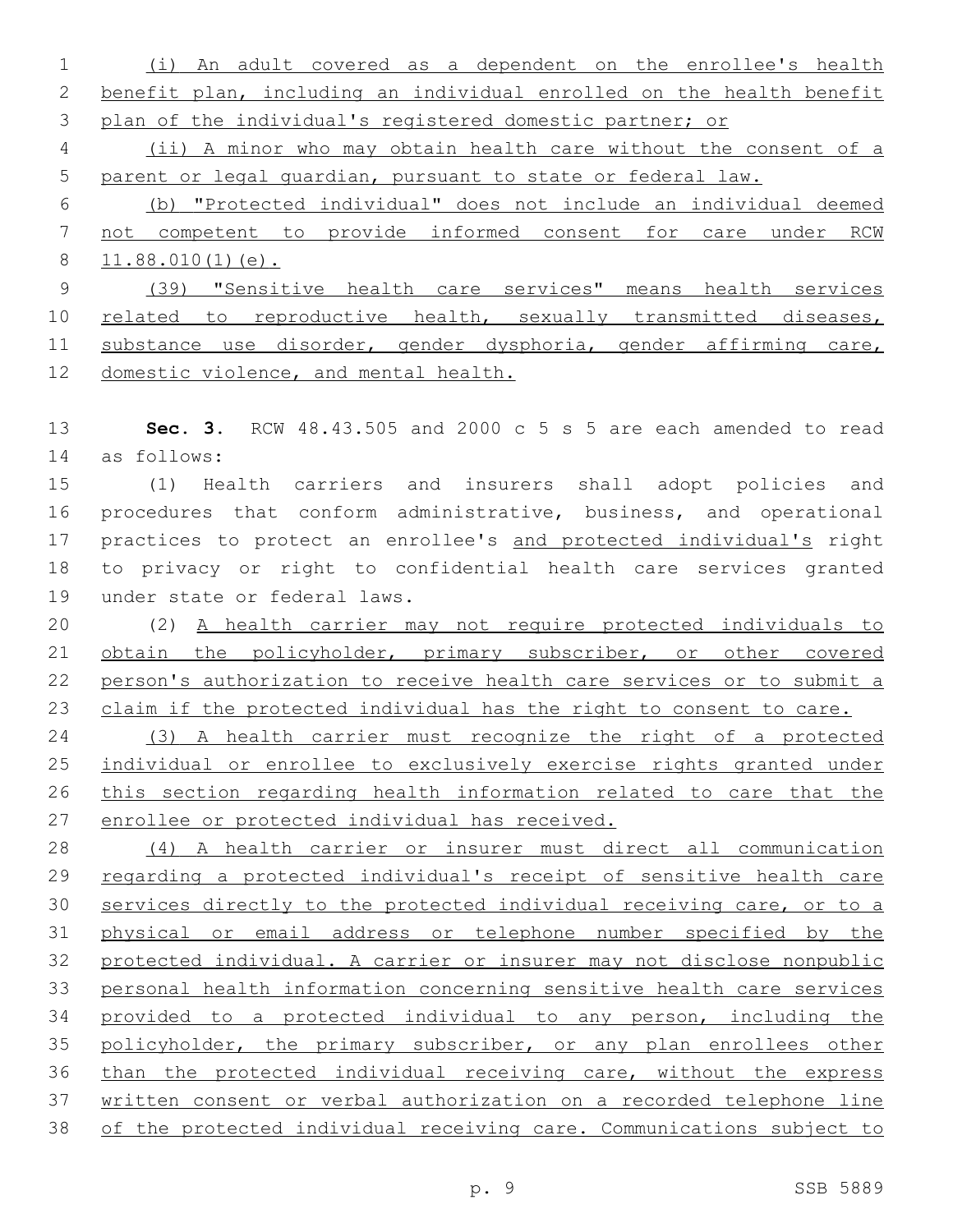| 1           | this limitation include the following written, verbal, or electronic   |
|-------------|------------------------------------------------------------------------|
| 2           | communications:                                                        |
| 3           | (a) Bills and attempts to collect payment;                             |
| 4           | (b) A notice of adverse benefits determinations;                       |
| 5           | (c) An explanations of benefits notice;                                |
| 6           | (d) A carrier's request for additional information regarding a         |
| 7           | $\frac{\text{claim}}{\text{.}}$                                        |
| $8\,$       | (e) A notice of a contested claim;                                     |
| $\mathsf 9$ | (f) The name and address of a provider, a description of services      |
| 10          | provided, and other visit information; and                             |
| 11          | (g) Any written, oral, or electronic communication from a carrier      |
| 12          | that contains protected health information.                            |
| 13          | (5) Protected individuals may request that health carrier              |
| 14          | communications regarding the receipt of sensitive health care          |
| 15          | services be sent to another individual, including the policyholder,    |
| 16          | primary subscriber, or a health care provider, for the purposes of     |
| 17          | appealing adverse benefits determinations.                             |
| 18          | (6) Health carriers shall:                                             |
| 19          | (a) Limit disclosure of any information, including personal            |
| 20          | health information, about a protected individual who is the subject    |
| 21          | of the information and shall direct communications containing such     |
| 22          | information directly to the protected individual, or to a physical or  |
| 23          | email address or telephone number specified by the protected           |
| 24          | individual, if he or she requests such a limitation, regardless of     |
| 25          | whether the information pertains to sensitive services;                |
| 26          | (b) Permit protected individuals to use the form described in          |
| 27          | section $4(2)$ of this act and must also allow enrollees and protected |
| 28          | individuals to make the request by telephone, email, or the internet;  |
| 29          | (c) Ensure that requests for nondisclosure remain in effect until      |
| 30          | the protected individual revokes or modifies the request in writing;   |
| 31          | Limit disclosure of information under this subsection<br>(d)           |
| 32          | consistent with the protected individual's request; and                |
| 33          | (e) Ensure that requests for nondisclosure are implemented no          |
| 34          | later than three business days after receipt of a request.             |
| 35          | (7) Health carriers may not require a protected individual to          |
| 36          | waive any right to limit disclosure under this section as a condition  |
| 37          | of eligibility for or coverage under a health benefit plan.            |
| 38          | (8) For the protection of patient confidentiality, any                 |
| 39          | communication from a health carrier relating to the provision of       |
| 40          | health care services, if the communications disclose protected health  |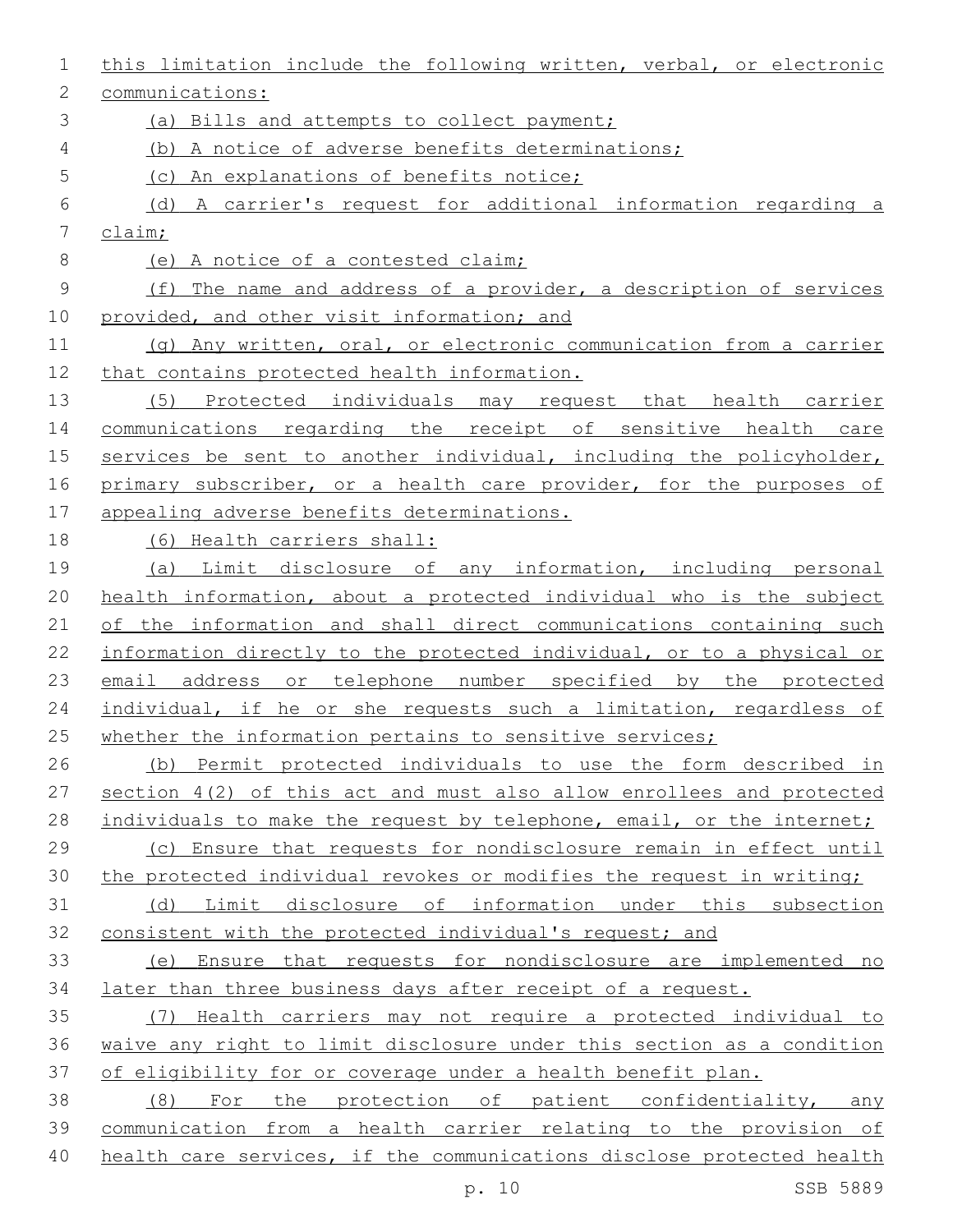information, including medical information or provider name and address, relating to receipt of sensitive services, must be provided in the form and format requested by the individual patient receiving 4 care.

 (9) The commissioner may adopt rules to implement this section after considering relevant standards adopted by national managed care accreditation organizations and the national association of insurance commissioners, and after considering the effect of those standards on the ability of carriers to undertake enrollee care management and 10 disease management programs.

 NEW SECTION. **Sec. 4.** A new section is added to chapter 48.43 12 RCW to read as follows:

13 (1) The commissioner shall:

 (a) Develop a process for the regular collection of information from carriers on requests for confidential communications pursuant to RCW 48.43.505 for the purposes of monitoring compliance, including 17 monitoring:

 (i) The effectiveness of the process described in RCW 48.43.505 in allowing protected individuals to redirect insurance communications, the extent to which protected individuals are using the process, and whether the process is working properly; and

 (ii) The education and outreach activities conducted by carriers to inform enrollees about their right to confidential communications.

(b) Establish a process for ensuring compliance; and

(c) Develop rules necessary to implement this act.

 (2) The commissioner shall work with stakeholders to develop and make available to the public a standardized form that a protected individual may submit to a carrier to make a confidential communications request. At minimum, this form must:

 (a) Inform a protected individual about the protected individual's right to confidential communications;

 (b) Allow a protected individual to indicate where to redirect communications, including a specified physical or email address or 34 specified telephone number; and

 (c) Include a disclaimer that it may take up to three business days from the date of receipt for a carrier to process the form.

 **Sec. 5.** RCW 48.43.510 and 2012 c 211 s 26 are each amended to 38 read as follows: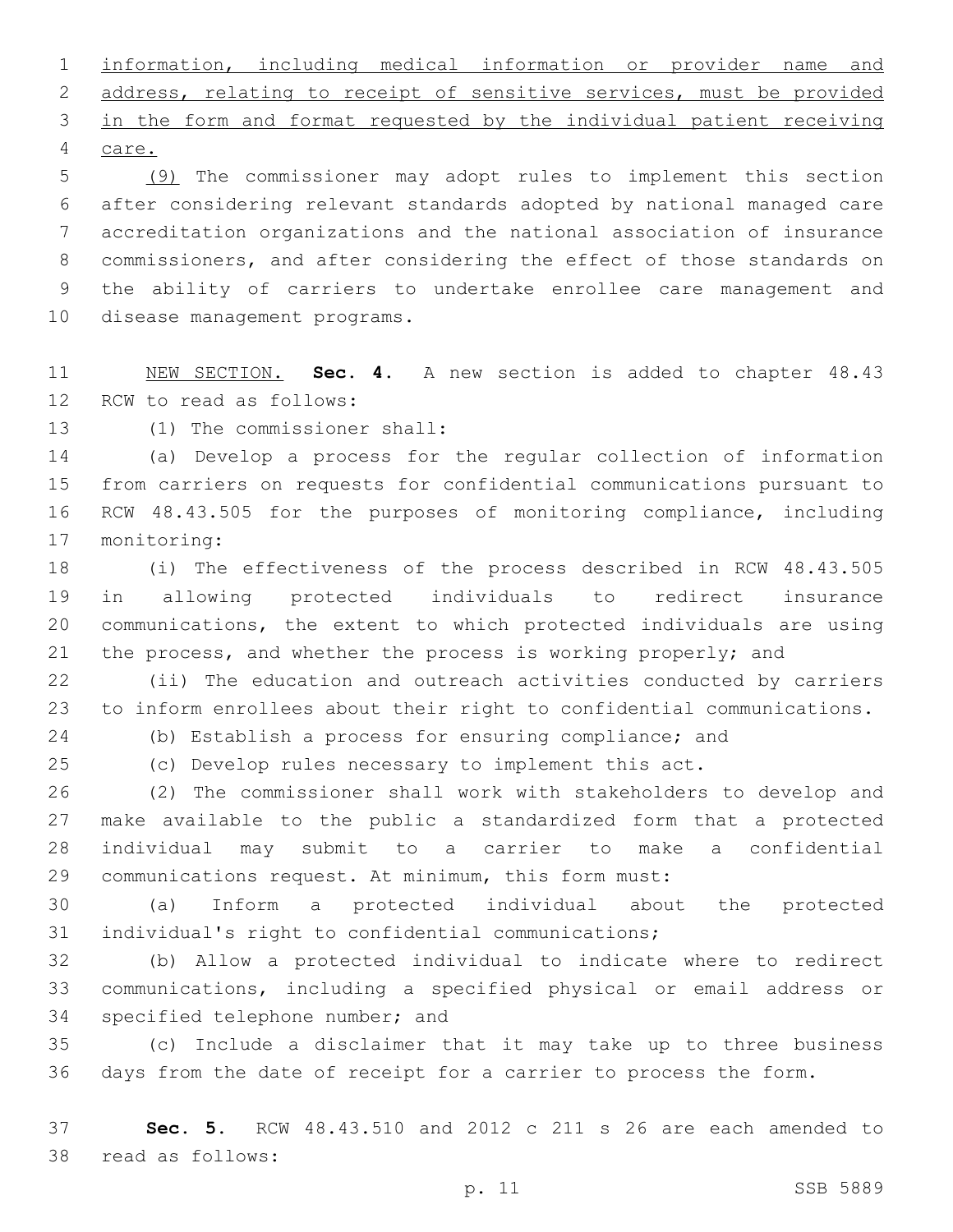(1) A carrier that offers a health plan may not offer to sell a health plan to an enrollee or to any group representative, agent, employer, or enrollee representative without first offering to provide, and providing upon request, the following information before 5 purchase or selection:

 (a) A listing of covered benefits, including prescription drug benefits, if any, a copy of the current formulary, if any is used, definitions of terms such as generic versus brand name, and policies regarding coverage of drugs, such as how they become approved or taken off the formulary, and how consumers may be involved in 11 decisions about benefits;

 (b) A listing of exclusions, reductions, and limitations to covered benefits, and any definition of medical necessity or other 14 coverage criteria upon which they may be based;

 (c) A statement of the carrier's policies for protecting the 16 confidentiality of health information;

 (d) A statement of the cost of premiums and any enrollee cost-18 sharing requirements;

 (e) A summary explanation of the carrier's review of adverse 20 benefit determinations and grievance processes;

 (f) A statement regarding the availability of a point-of-service 22 option, if any, and how the option operates; and

 (g) A convenient means of obtaining lists of participating primary care and specialty care providers, including disclosure of network arrangements that restrict access to providers within any plan network. The offer to provide the information referenced in this subsection (1) must be clearly and prominently displayed on any information provided to any prospective enrollee or to any prospective group representative, agent, employer, or enrollee 30 representative.

 (2) Upon the request of any person, including a current enrollee, prospective enrollee, or the insurance commissioner, a carrier must provide written information regarding any health care plan it offers, 34 that includes the following written information:

 (a) Any documents, instruments, or other information referred to 36 in the medical coverage agreement;

 (b) A full description of the procedures to be followed by an enrollee for consulting a provider other than the primary care provider and whether the enrollee's primary care provider, the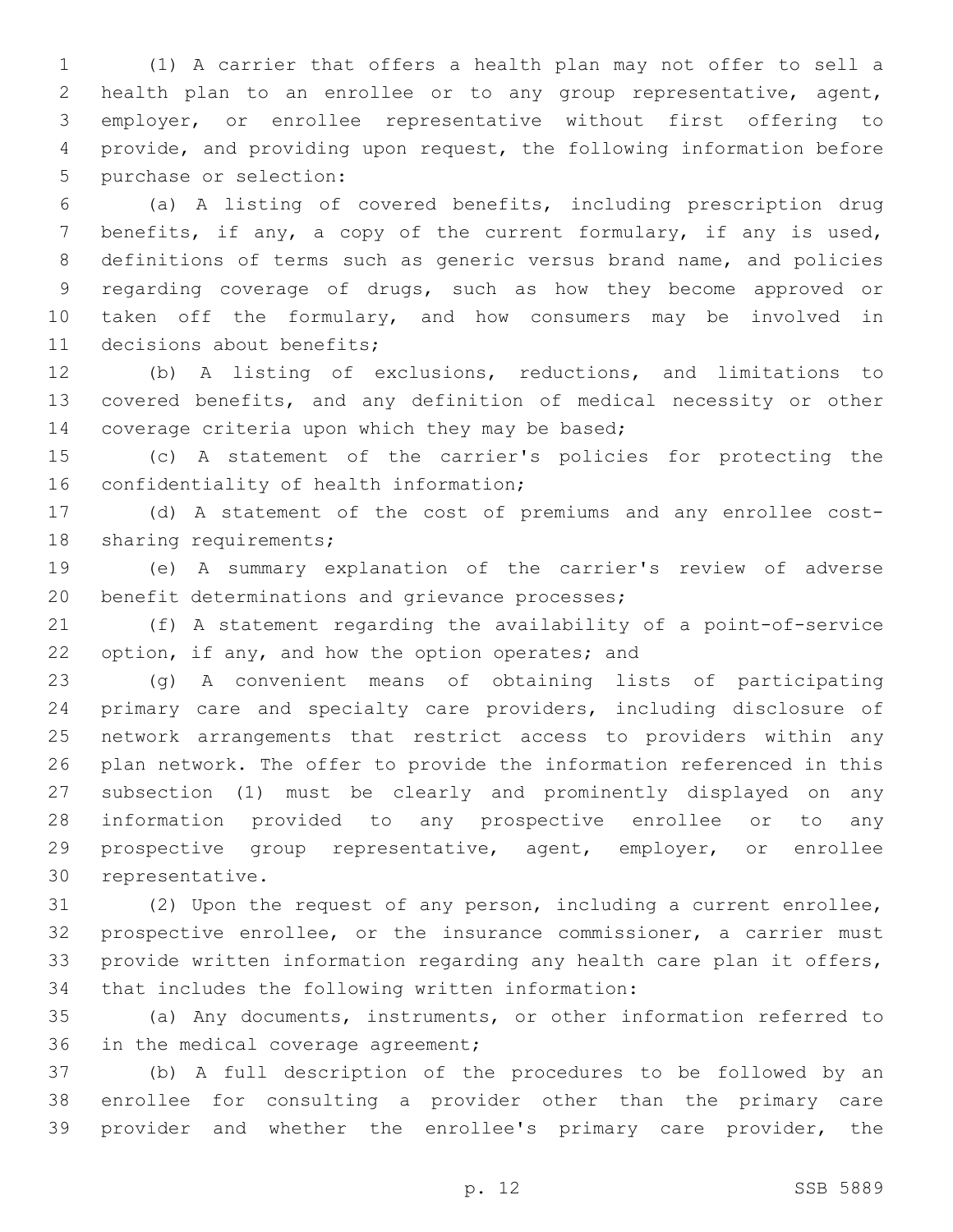carrier's medical director, or another entity must authorize the 2 referral;

 (c) Procedures, if any, that an enrollee must first follow for obtaining prior authorization for health care services;

 (d) A written description of any reimbursement or payment arrangements, including, but not limited to, capitation provisions, fee-for-service provisions, and health care delivery efficiency provisions, between a carrier and a provider or network;

 (e) Descriptions and justifications for provider compensation programs, including any incentives or penalties that are intended to encourage providers to withhold services or minimize or avoid 12 referrals to specialists;

 (f) An annual accounting of all payments made by the carrier which have been counted against any payment limitations, visit limitations, or other overall limitations on a person's coverage under a plan; however, the individual requesting an annual accounting 17 may only receive information about that individual's own care, and may not receive information pertaining to protected individuals who have requested confidential communications pursuant to RCW 48.43.505;

 (g) A copy of the carrier's review of adverse benefit determinations grievance process for claim or service denial and its grievance process for dissatisfaction with care; and

 (h) Accreditation status with one or more national managed care accreditation organizations, and whether the carrier tracks its health care effectiveness performance using the health employer data information set (HEDIS), whether it publicly reports its HEDIS data, and how interested persons can access its HEDIS data.

 (3) Each carrier shall provide to all enrollees and prospective 29 enrollees a list of available disclosure items.

 (4) Nothing in this section requires a carrier or a health care provider to divulge proprietary information to an enrollee, including the specific contractual terms and conditions between a carrier and a 33 provider.

 (5) No carrier may advertise or market any health plan to the public as a plan that covers services that help prevent illness or 36 promote the health of enrollees unless it:

 (a) Provides all clinical preventive health services provided by the basic health plan, authorized by chapter 70.47 RCW;

 (b) Monitors and reports annually to enrollees on standardized measures of health care and satisfaction of all enrollees in the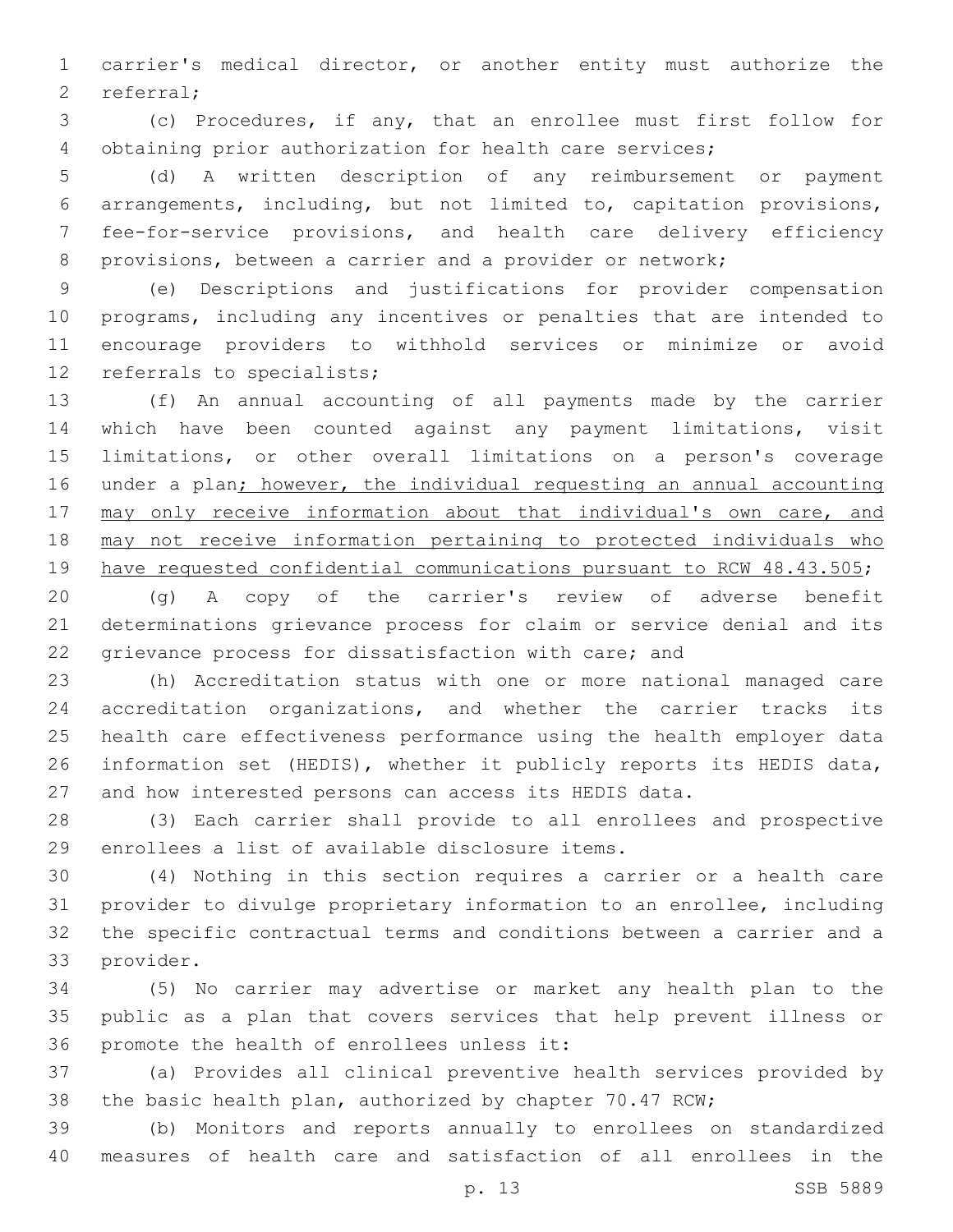health plan. The state department of health shall recommend appropriate standardized measures for this purpose, after consideration of national standardized measurement systems adopted by national managed care accreditation organizations and state agencies 5 that purchase managed health care services; and

 (c) Makes available upon request to enrollees its integrated plan to identify and manage the most prevalent diseases within its enrolled population, including cancer, heart disease, and stroke.

 (6) No carrier may preclude or discourage its providers from informing an enrollee of the care he or she requires, including various treatment options, and whether in the providers' view such care is consistent with the plan's health coverage criteria, or otherwise covered by the enrollee's medical coverage agreement with the carrier. No carrier may prohibit, discourage, or penalize a provider otherwise practicing in compliance with the law from advocating on behalf of an enrollee with a carrier. Nothing in this section shall be construed to authorize a provider to bind a carrier 18 to pay for any service.

 (7) No carrier may preclude or discourage enrollees or those paying for their coverage from discussing the comparative merits of different carriers with their providers. This prohibition specifically includes prohibiting or limiting providers participating in those discussions even if critical of a carrier.

 (8) Each carrier must communicate enrollee information required in chapter 5, Laws of 2000 by means that ensure that a substantial portion of the enrollee population can make use of the information. Carriers may implement alternative, efficient methods of communication to ensure enrollees have access to information including, but not limited to, web site alerts, postcard mailings, and electronic communication in lieu of printed materials.

 (9) The commissioner may adopt rules to implement this section. In developing rules to implement this section, the commissioner shall consider relevant standards adopted by national managed care accreditation organizations and state agencies that purchase managed health care services, as well as opportunities to reduce 36 administrative costs included in health plans.

 **Sec. 6.** RCW 48.43.530 and 2012 c 211 s 20 are each amended to 38 read as follows: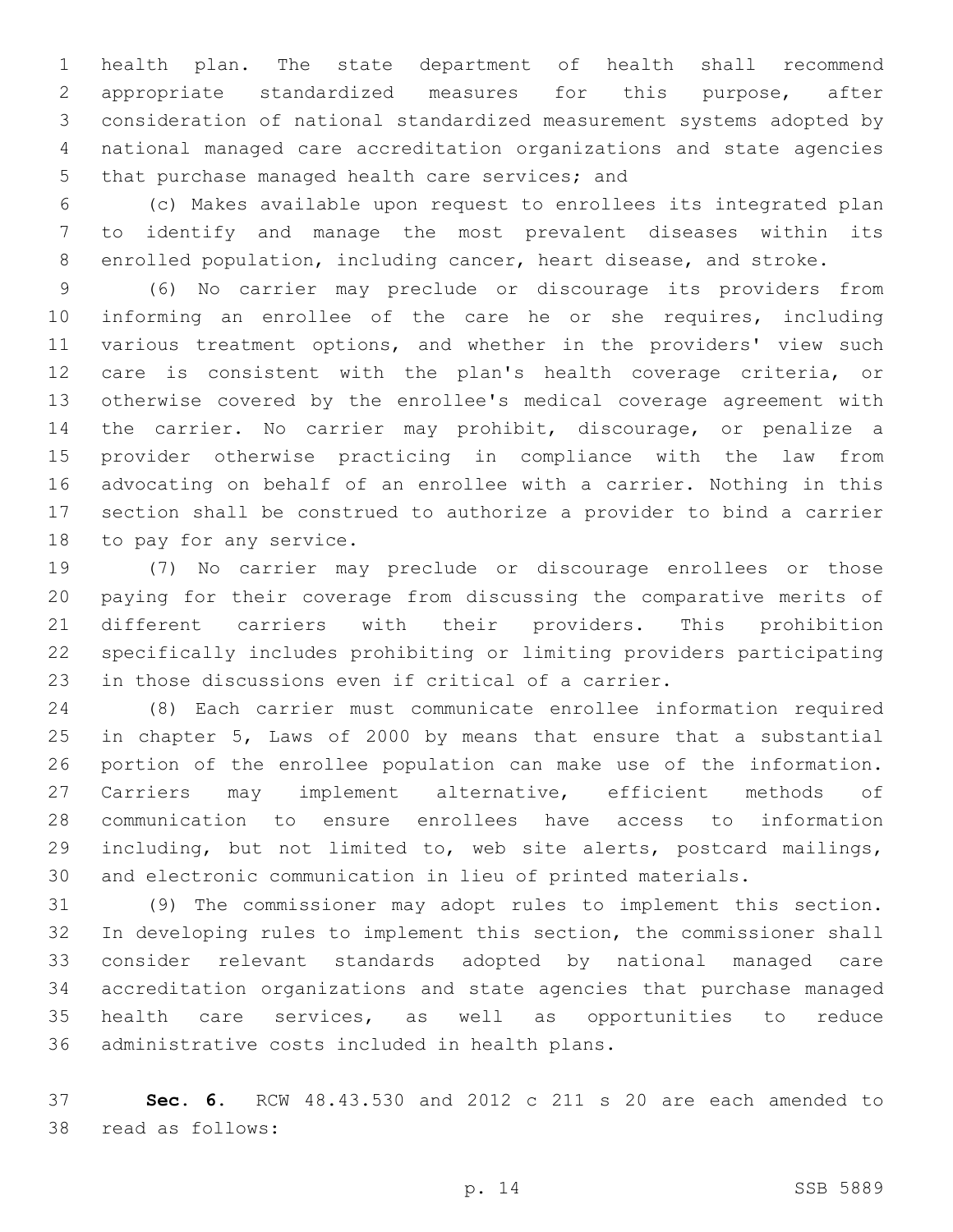(1) Each carrier and health plan must have fully operational, comprehensive grievance and appeal processes, and for plans that are not grandfathered, fully operational, comprehensive, and effective grievance and review of adverse benefit determination processes that comply with the requirements of this section and any rules adopted by the commissioner to implement this section. For the purposes of this section, the commissioner must consider applicable grievance and appeal or review of adverse benefit determination process standards adopted by national managed care accreditation organizations and state agencies that purchase managed health care services, and for health plans that are not grandfathered health plans as approved by the United States department of health and human services or the United States department of labor. In the case of coverage offered in connection with a group health plan, if either the carrier or the health plan complies with the requirements of this section and RCW 48.43.535, then the obligation to comply is satisfied for both the carrier and the plan with respect to the health insurance coverage.

 (2) Each carrier and health plan must process as a grievance an enrollee's expression of dissatisfaction about customer service or the quality or availability of a health service. Each carrier must implement procedures for registering and responding to oral and written grievances in a timely and thorough manner.

 (3) Each carrier and health plan must provide written notice to an enrollee or the enrollee's designated representative, and the 25 enrollee's provider, of its decision to deny, modify, reduce, or terminate payment, coverage, authorization, or provision of health care services or benefits, including the admission to or continued 28 stay in a health care facility. Such notice must be sent directly to 29 a protected individual receiving care when accessing sensitive health care services or when a protected individual has requested confidential communication pursuant to RCW 48.43.505(5).

 (4) An enrollee's written or oral request that a carrier reconsider its decision to deny, modify, reduce, or terminate payment, coverage, authorization, or provision of health care services or benefits, including the admission to, or continued stay in, a health care facility must be processed as follows:

 (a) When the request is made under a grandfathered health plan, the plan and the carrier must process it as an appeal;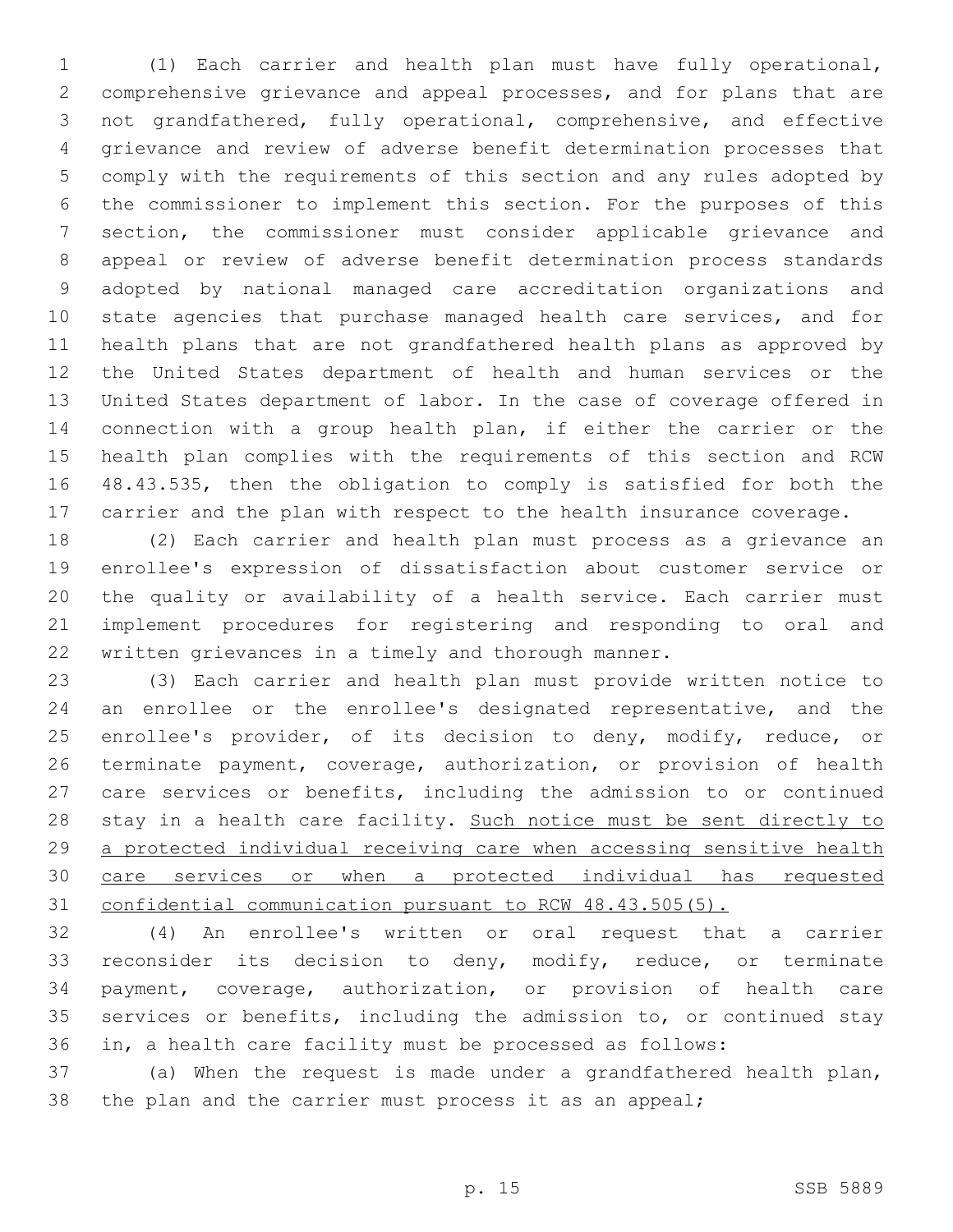(b) When the request is made under a health plan that is not grandfathered, the plan and the carrier must process it as a review 3 of an adverse benefit determination; and

 (c) Neither a carrier nor a health plan, whether grandfathered or not, may require that an enrollee file a complaint or grievance prior to seeking appeal of a decision or review of an adverse benefit 7 determination under this subsection.

 (5) To process an appeal, each plan that is not grandfathered and 9 each carrier offering that plan must:

 (a) Provide written notice to the enrollee when the appeal is 11 received:

(b) Assist the enrollee with the appeal process;

 (c) Make its decision regarding the appeal within thirty days of the date the appeal is received. An appeal must be expedited if the enrollee's provider or the carrier's medical director reasonably determines that following the appeal process response timelines could seriously jeopardize the enrollee's life, health, or ability to regain maximum function. The decision regarding an expedited appeal must be made within seventy-two hours of the date the appeal is 20 received;

 (d) Cooperate with a representative authorized in writing by the 22 enrollee;

(e) Consider information submitted by the enrollee;

24 (f) Investigate and resolve the appeal; and

 (g) Provide written notice of its resolution of the appeal to the enrollee and, with the permission of the enrollee, to the enrollee's providers. The written notice must explain the carrier's and health plan's decision and the supporting coverage or clinical reasons and the enrollee's right to request independent review of the carrier's 30 decision under RCW 48.43.535.

 (6) Written notice required by subsection (3) of this section 32 must explain:

 (a) The carrier's and health plan's decision and the supporting 34 coverage or clinical reasons; and

 (b) The carrier's and grandfathered plan's appeal or for plans that are not grandfathered, adverse benefit determination review process, including information, as appropriate, about how to exercise the enrollee's rights to obtain a second opinion, and how to continue 39 receiving services as provided in this section.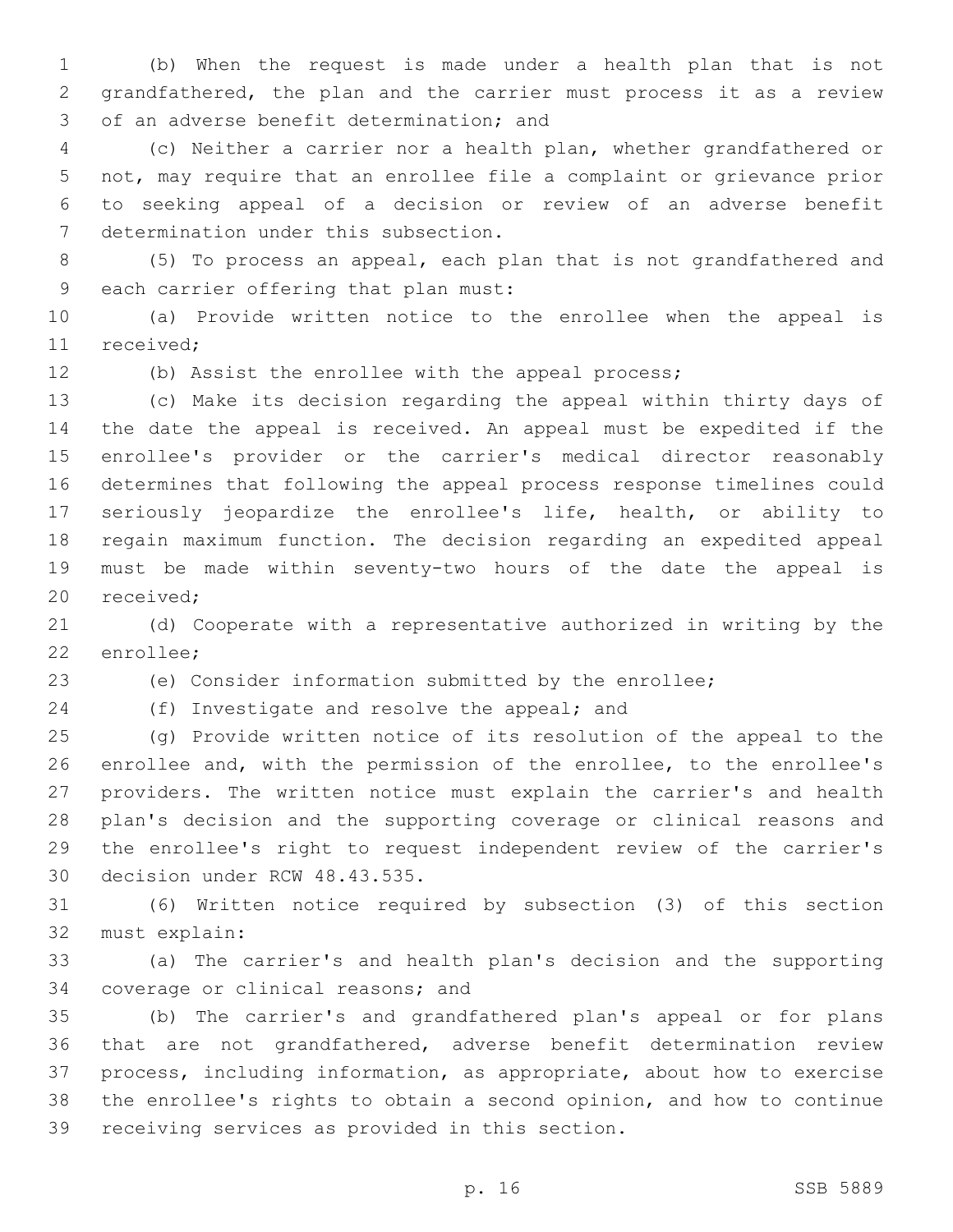(7) When an enrollee requests that the carrier or health plan reconsider its decision to modify, reduce, or terminate an otherwise covered health service that an enrollee is receiving through the health plan and the carrier's or health plan's decision is based upon a finding that the health service, or level of health service, is no longer medically necessary or appropriate, the carrier and health plan must continue to provide that health service until the appeal, or for health plans that are not grandfathered, the review of an adverse benefit determination, is resolved. If the resolution of the appeal, review of an adverse benefit determination, or any review sought by the enrollee under RCW 48.43.535 affirms the carrier's or health plan's decision, the enrollee may be responsible for the cost 13 of this continued health service.

 (8) Each carrier and health plan must provide a clear explanation 15 of the grievance and appeal, or for plans that are not grandfathered, the process for review of an adverse benefit determination process upon request, upon enrollment to new enrollees, and annually to 18 enrollees and subcontractors.

 (9) Each carrier and health plan must ensure that each grievance, appeal, and for plans that are not grandfathered, grievance and review of adverse benefit determinations, process is accessible to enrollees who are limited English speakers, who have literacy problems, or who have physical or mental disabilities that impede their ability to file a grievance, appeal or review of an adverse 25 benefit determination.

 (10)(a) Each plan that is not grandfathered and the carrier that offers it must: Track each appeal until final resolution; maintain, 28 and make accessible to the commissioner for a period of three years, a log of all appeals; and identify and evaluate trends in appeals.

 (b) Each grandfathered plan and the carrier that offers it must: Track each review of an adverse benefit determination until final resolution; maintain and make accessible to the commissioner, for a period of six years, a log of all such determinations; and identify and evaluate trends in requests for and resolution of review of 35 adverse benefit determinations.

 (11) In complying with this section, plans that are not grandfathered and the carriers offering them must treat a rescission of coverage, whether or not the rescission has an adverse effect on any particular benefit at that time, and any decision to deny